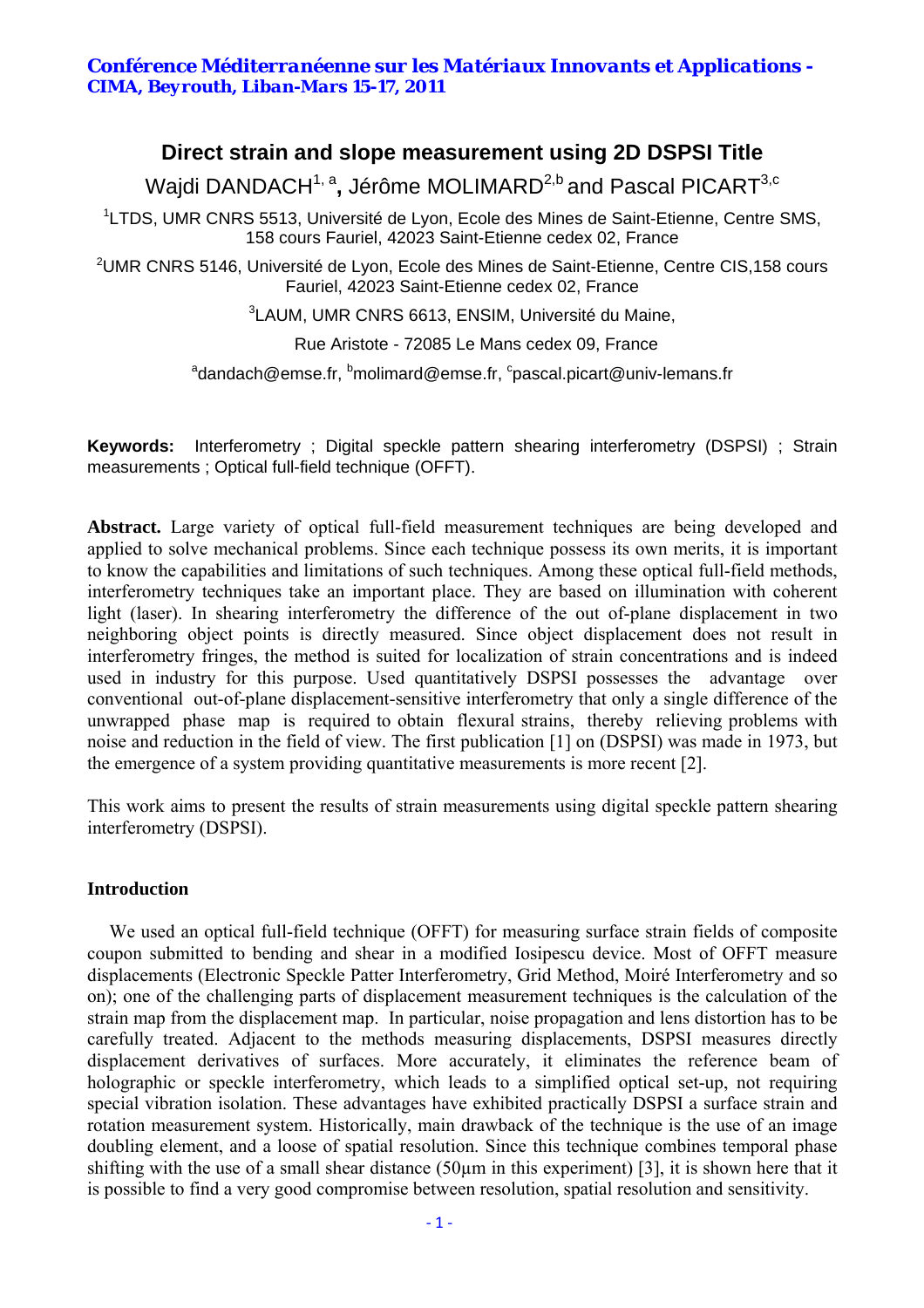# *Conférence Méditerranéenne sur les Matériaux Innovants et Applications - CIMA, Beyrouth, Liban-Mars 15-17, 2011*

**Experimental Conditions**

#### **Optical Set-up.**

The set-up used for this experiment is optimised to reduce signal upon noise ratio and to maximise spatial resolution (Fig. 1). A laser ( $\lambda$ =532 nm) illuminates the front surface of the specimen [4]. Light is sequentially injected in the four optical fibers by using an optical switch . The outputs fibers are attached to a device, manufactured in the laboratory, which allows the laser collimated beam illuminates the surface of the specimen by four directions (Fig.1). This way, the four necessary directions of illumination can be realized, with equivalent illumination angle. The diffracted beam from the specimen is sheared by Michelson interferometer containing a beam splitter and two mirrors. First mirror is fixed; the second is controlled by a 3-axis PTZ device PSH 1z NV from Piezo-system Jena, capable of tilting or translating the mirror. As follow, we can realize the shear in x or y directions by tilting one mirror, similarly the piston movement for the temporal phase stepping, we can observe images.

Acquisition is performed using a 12 bit Jai camera equipped with a zoom lens, connected to a gigabit Ethernet card plugged into a PC. Two images can be observed due to shearing distance, these two images are recovered by a Labview program that controls shear distance and performs their difference. The same is done for the deformed state. As a result two images are obtained and named respectively reference image and deformed image. These two images are called by a Matlab program to process image data.



#### **Mechanical conditions:**

The Iosipescu mechanical set-up based on the EMSE fixture [5] is presented in Fig 2. Measurements are performed in the middle of the specimen (grid lines). On the movable jaw we imposed a vertical displacement. A classical load cell is used to control the load. The specimen has been loaded at 675 N. for this experiment; the sample width is 20 mm and its thickness 3 mm, the distance between the two clamps being 17.9 mm.